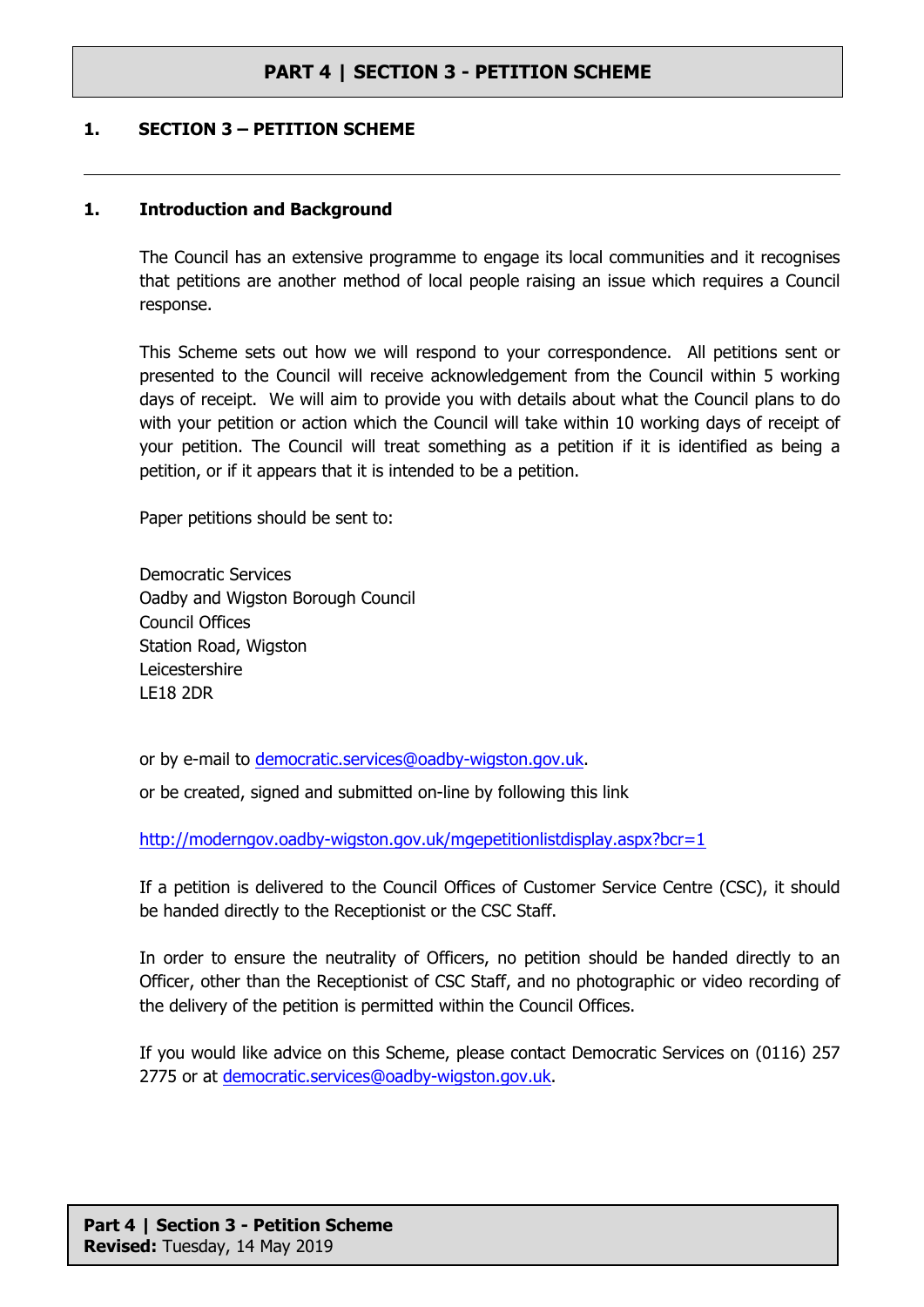#### **2. What are the Guidelines for Submitting a Petition?**

Petitions submitted must:

- (a) include a clear and concise statement covering the subject of the petition. It should state what action the petitioners wish the Council to take; and
- (b) relate to an issue which affects the Borough and/or over which the Borough has some influence;
- (c) include the name, address and signature of every person supporting the petition. The address should be that at which you live, work or study in the Borough;
- (d) include the contact details, including an address and telephone number, for the petition organiser. This is the person the Council will contact to explain how it will respond to the petition. If the petition does not identify a petition organiser, the Council will contact the first signatory to the petition;
- (e) the Council will not accept petitions where there are no contact details for the petition organiser or the first signatory.

### **3. Who can Sign a Petition?**

In order to sign a petition you must be living, working or studying in the Borough. A blank petitioning form is available for your use from the Council's website.

### **4. How will the Council Respond to Petitions?**

The Council will always adopt a pragmatic approach to dealing with petitions and will endeavour to resolve issues raised by a petition directly, where appropriate. How the Council responds to a petition will depend on what the petition asks for and how many people have signed it, but may include one or more of the following:

- (a) the relevant Director dealing with the issue directly;
- (b) taking the action requested in the petition;
- (c) considering the petition at a Council meeting;
- (d) holding an inquiry into the matter;
- (e) holding a public meeting;
- (f) holding a consultation;
- (g) holding a meeting with petitioners;
- (h) calling a referendum; and
- (i) writing to the petition organiser setting out the Council's views about the request in the petition, which may include taking no action.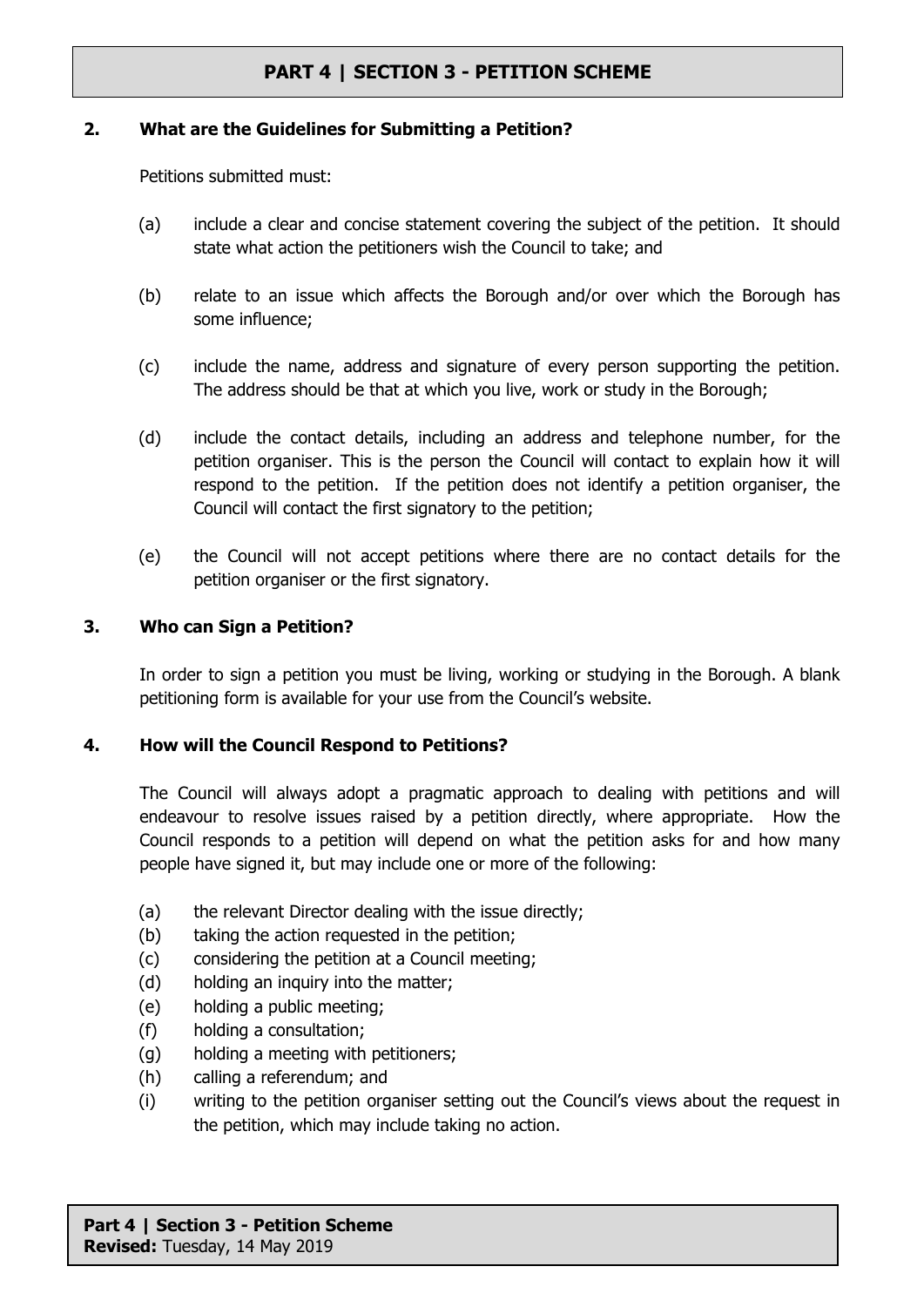In addition to these steps, the Council will consider all the specific actions it can potentially take on the issues highlighted in the petition.

### **5. Types of Petition**

There are a number of types of petition. They are set out below. How the Council will deal with them is explained later in this document.

| <b>TYPE OF PETITION</b>                      | <b>NUMBER OF SIGNATORIES</b><br><b>REQUIRED</b> | <b>BRIEF DESCRIPTION OF</b><br>THE DIFFERENT TYPES                                                                                    |
|----------------------------------------------|-------------------------------------------------|---------------------------------------------------------------------------------------------------------------------------------------|
| Ordinary petitions                           | 10 signatories                                  | Relates to things for<br>which Council has<br>responsibility for or<br>affect the area or over<br>which the Council has<br>influence. |
| <b>TYPE OF PETITION</b>                      | <b>NUMBER OF SIGNATORIES</b><br><b>REQUIRED</b> | <b>BRIEF DESCRIPTION OF</b><br>THE DIFFERENT TYPES                                                                                    |
| Petitions for debate at a<br>Council meeting | 100 signatories                                 | • If you want the petition<br>to be reported and<br>debated at a Council<br>meeting by Councillors.                                   |

### **6. Exemptions**

- 1. The Head of Law and Democracy may reject petitions which are, in his/her opinion:
	- not concerned with an issue which affects the Borough or do not raise matters over which the Authority has responsibility or has some influence;
	- defamatory, illegal, scurrilous, frivolous, offensive, out of order or relates to a specific licensing or planning application;
	- relates to substantially the same issue / subject as a petition which has been received by the Authority in the last 12 months;
	- requests the Council to do something which conflicts with Council policy.
- 2. If you wish to raise issues of possible Borough Councillor misconduct under the Members' Code of Conduct and the Local Government Act 2000 then you should do this via the formal member complaint process. Details of how you can do this, the process and a complaint form are available on the Council's website. You can telephone the Monitoring Officer for advice on this process on 0116 257 2775.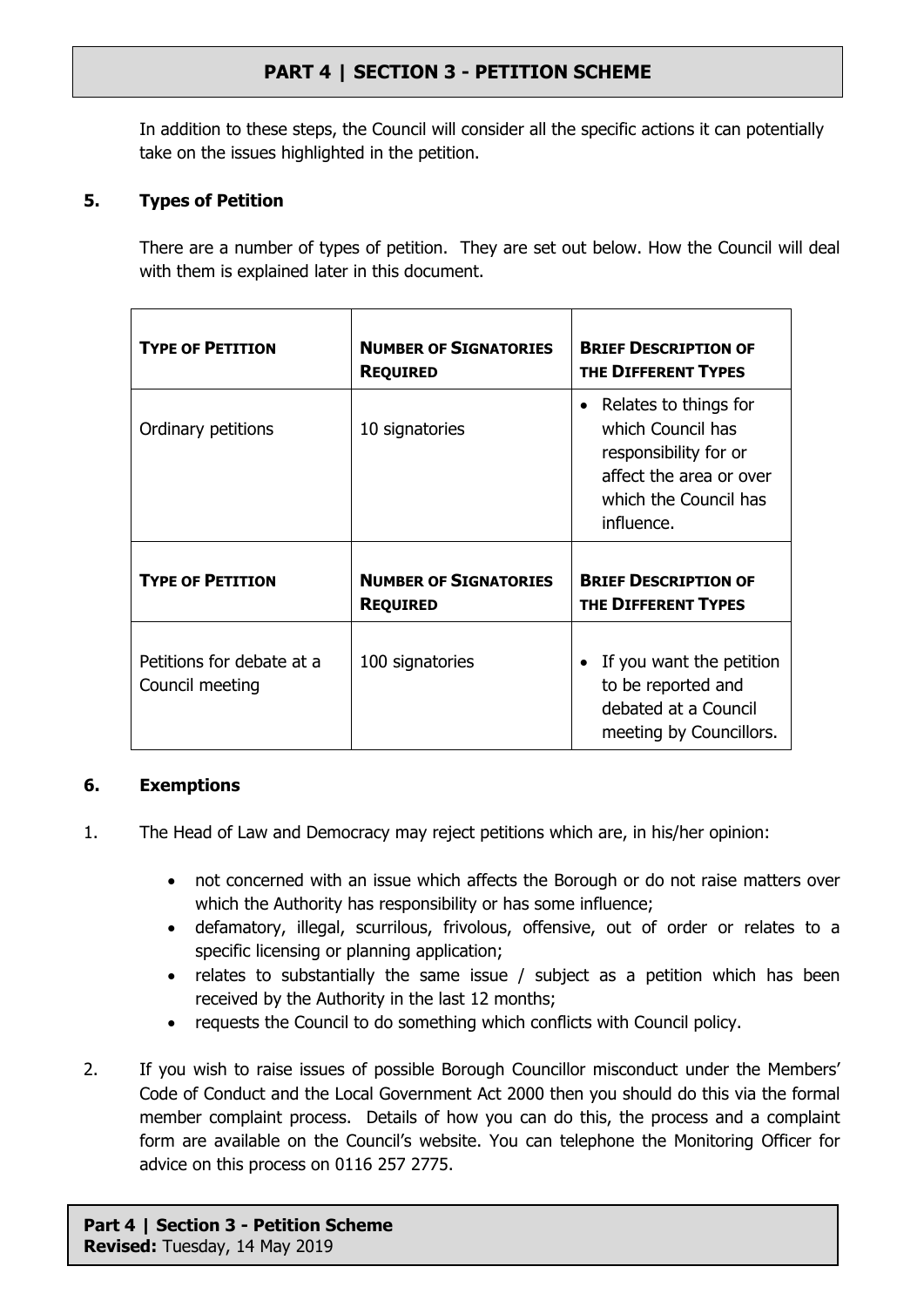- 3. Duplicate petitions if more than one petition is received in time for a particular meeting, each supporting the same outcome on one matter, each petition organiser will be treated as an independent petition organiser but only the petition organiser of the first petition will be invited to address the meeting.
- 4. If the petition applies to a planning or licensing application, is a statutory requirement (for example, requesting a referendum on having an elected mayor), or is on a matter where there is already an existing right of appeal, such as Council Tax banding and non-domestic rates, other procedures apply. Further information on all these procedures and how you can express your views is available from the following contacts:
	- (a) Planning (0116) 288 8961
	- (b) Licensing (0116) 257 2642
	- (c) Council Tax (0116) 288 8961
	- (d) Referendum (Elections Office) (0116) 257 2722
- 5. If your petition is about something that a different Council or other organisation is responsible for, the Council will give consideration to what the best method is for responding to it. This might consist of simply forwarding the petition to the other Council, but could involve other steps. In any event, the Council will always notify you of what action has been taken.

If Democratic Services rejects a petition for any of these reasons, then he/she will notify you of the rejection and tell you the reasons why. Democratic Services will also notify the Chief Executive and relevant Director if appropriate.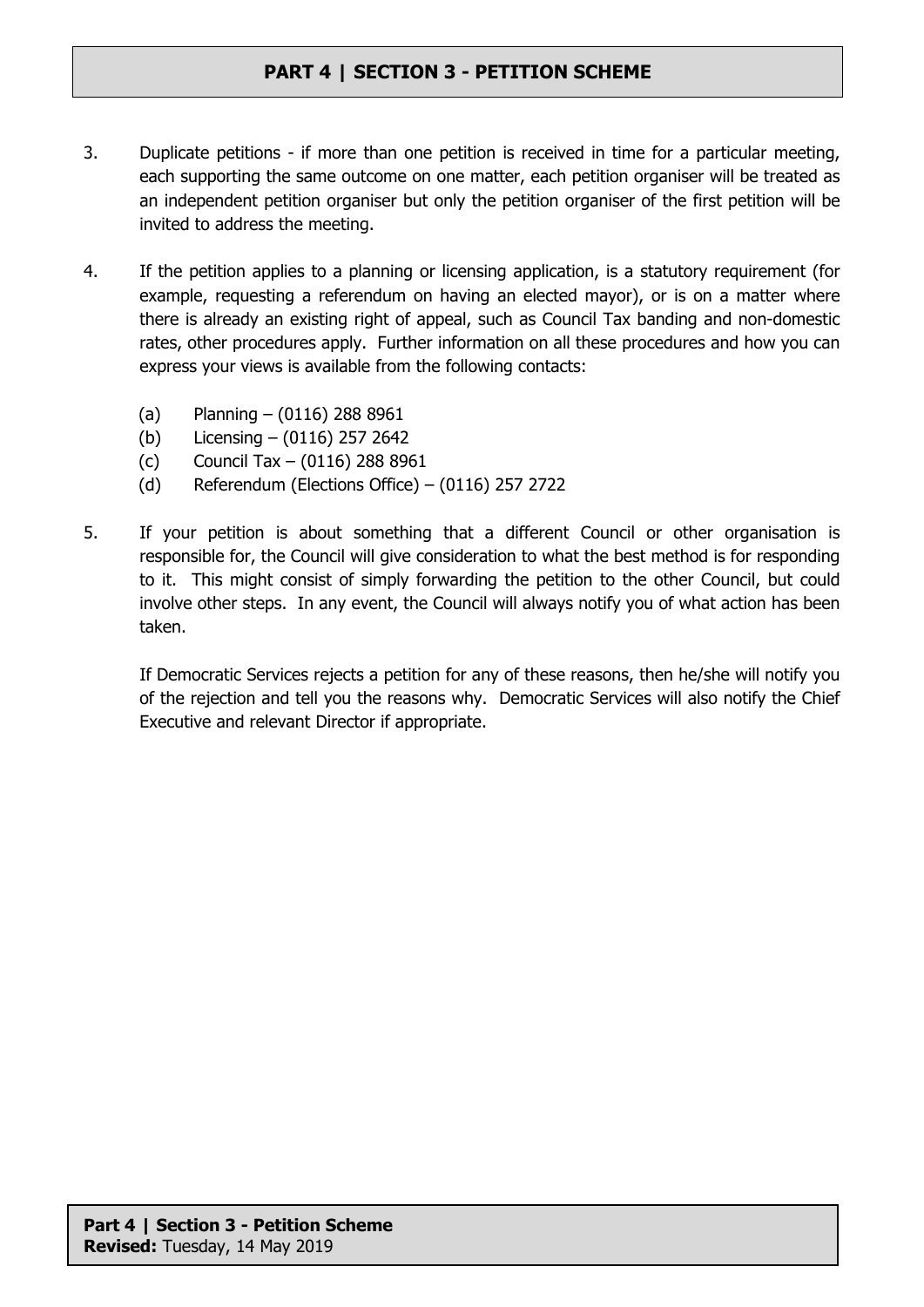### **6. What Happens When a Petition is Received**

 $\overline{1}$ 

| When a petition is<br>received, of whatever sort | It will be acknowledged to the petition organiser<br>within 5 working days of receipt.                                                                                                                                                                                                                                                                                                                                                                                                                                                                                                       |
|--------------------------------------------------|----------------------------------------------------------------------------------------------------------------------------------------------------------------------------------------------------------------------------------------------------------------------------------------------------------------------------------------------------------------------------------------------------------------------------------------------------------------------------------------------------------------------------------------------------------------------------------------------|
|                                                  | We will aim to provide you with details about what<br>the Council plans to do with your petition or action<br>which the Council will take within 10 working days<br>of receipt of your petition.                                                                                                                                                                                                                                                                                                                                                                                             |
|                                                  | In some cases Democratic Services may be able to<br>resolve the petitions request directly, by asking the<br>relevant Committee Chair or Director to take some<br>action. For example, if the petition relates to fly<br>tipping the Director can arrange for it to be cleared<br>up directly. Where this is done, Democratic Services<br>will ask the petition organiser whether he/she<br>considers that the matter is resolved. Democratic<br>Services will inform the petition organiser at the<br>time of acknowledgement that they intend to try to<br>resolve the matter in this way. |
|                                                  | If the petition organiser is satisfied with the<br>proposed direct action he/she will be asked to<br>confirm this to Democratic Services. If the petition<br>organiser does not confirm that they are satisfied<br>with the proposed direct action within 10 working<br>days from the date of the detailed response then<br>Democratic Services will assume that the petition<br>organiser is satisfied and that no further action is<br>required.                                                                                                                                           |
|                                                  | If the petition organiser is not satisfied with the<br>proposed direct action then he/she should notify<br>Democratic Services within 10 working days from<br>the date of the detailed response. Democratic<br>Services will, as soon as practicable, respond to the<br>organiser setting out:                                                                                                                                                                                                                                                                                               |
|                                                  | who the petition will be reported to for<br>consideration;<br>if the matter is to go to a meeting, when and<br>where that meeting will take place;                                                                                                                                                                                                                                                                                                                                                                                                                                           |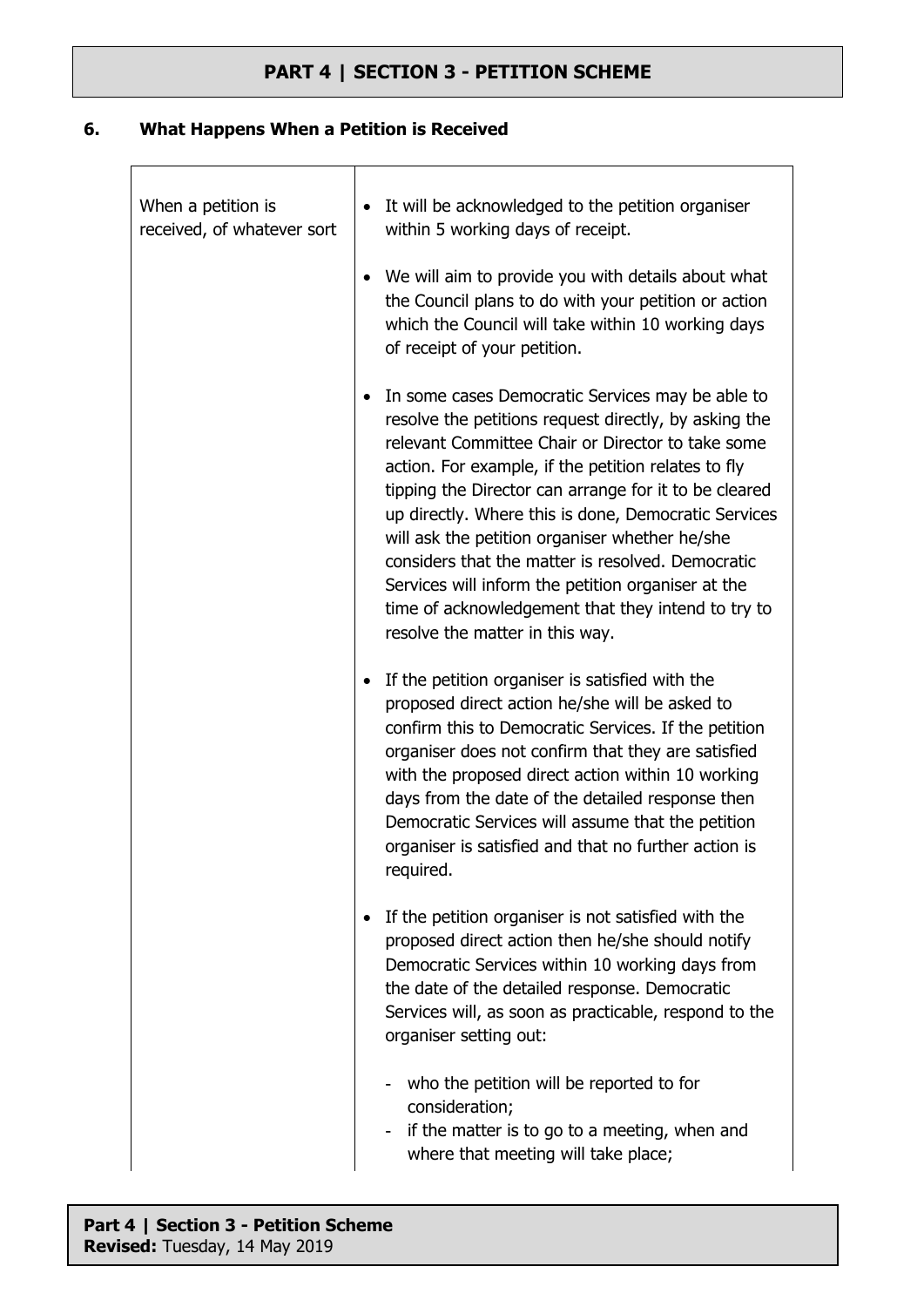| inviting the organiser to attend that meeting and<br>address the meeting in accordance with the<br>Petition Scheme;<br>any invitation to address the meeting is in<br>addition, but will be dealt with separately, to any<br>other public speaking rights at the meeting.<br>At the same time, Democratic Services will notify the<br>relevant ward Councillors of receipt of the petition. |
|---------------------------------------------------------------------------------------------------------------------------------------------------------------------------------------------------------------------------------------------------------------------------------------------------------------------------------------------------------------------------------------------|
| Within 10 days of receipt of the petition Democratic<br>Services will enter details of the petition on the<br>Council's website - including the:                                                                                                                                                                                                                                            |
| - subject matter of the petition;<br>- the date of receipt;<br>- what will happen with it;<br>- the petition organiser's contact details (unless<br>they request that they are not made public).                                                                                                                                                                                            |
| The petitions website will be updated through the<br>process of consideration of the petition to ensure<br>that petitioners can track progress on their petition.                                                                                                                                                                                                                           |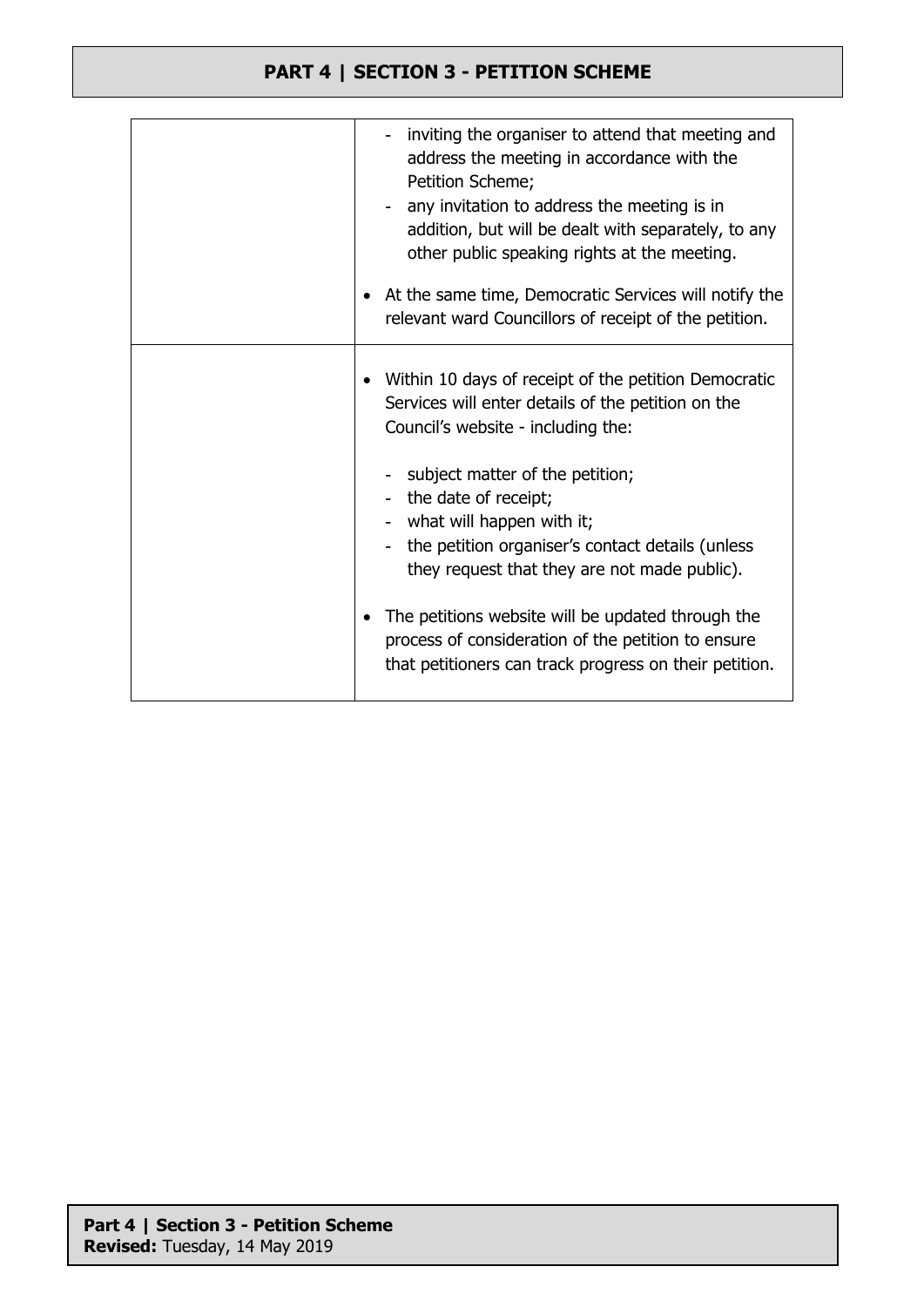| Ordinary petition | Democratic Services will arrange for the petition to<br>$\bullet$<br>be reported to the next convenient meeting of the<br>relevant Committee or Full Council.                                                                                                                                    |
|-------------------|--------------------------------------------------------------------------------------------------------------------------------------------------------------------------------------------------------------------------------------------------------------------------------------------------|
|                   | The Chair will invite the petition organiser to address<br>the meeting for up to 5 minutes on the subject of<br>the petition. If the petition organiser is not present<br>at the meeting the petition will fail and will not be<br>considered.                                                   |
|                   | Members may question the petition organiser and<br>make initial comments for 5 minutes.                                                                                                                                                                                                          |
|                   | The relevant Committee Chair may then address the<br>meeting for up to 5 minutes.                                                                                                                                                                                                                |
|                   | There shall be no vote taken on an ordinary petition.<br>A member may propose that the subject matter be<br>placed on the next convenient ordinary meeting of<br>the relevant Committee. The motion shall be moved<br>and seconded and put to the vote without discussion<br>or debate.          |
|                   | If no such motion is moved or carried then Council<br>takes no further action with the petition. The<br>petition will be referred to the relevant Director or<br>Head of Service who will respond to the petition<br>organiser in writing within 28 days to explain what<br>happened at Council. |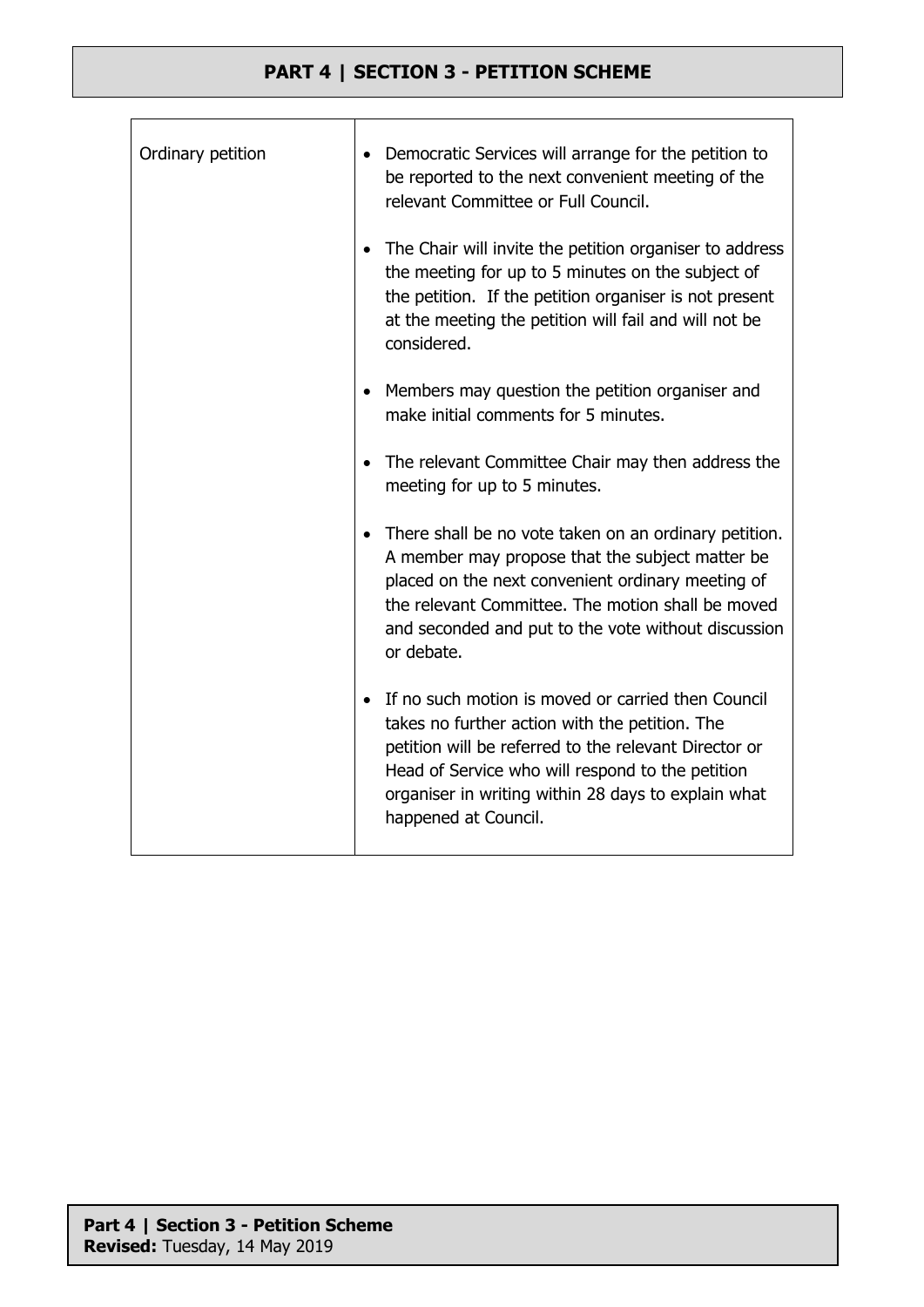Τ

٦

| Petitions for debate at a<br>Council meeting | Democratic Services will arrange for the petition to<br>$\bullet$<br>be reported to the next convenient meeting of the<br>relevant Committee or Full Council.                                                                                   |
|----------------------------------------------|-------------------------------------------------------------------------------------------------------------------------------------------------------------------------------------------------------------------------------------------------|
|                                              | The Chair will invite the petition organiser to address<br>the meeting for up to 5 minutes on the subject of<br>the petition. If the petition organiser is not present<br>at the meeting, the petition will fail and will not be<br>considered. |
|                                              | The Mayor will invite the relevant Committee Chair<br>to address the meeting for up to 5 minutes.                                                                                                                                               |
|                                              | The Mayor will invite any relevant ward members to<br>address the meeting. A maximum of 5 minutes in<br>total will be allowed to hear from ward members.                                                                                        |
|                                              | The matter will then be open for a general debate in<br>$\bullet$<br>line with the usual rules of debate.                                                                                                                                       |
|                                              | Council will, where possible, decide by resolution<br>how to respond to the petition at the meeting.<br>Council could:                                                                                                                          |
|                                              | - take the action requested by the petition (if it has<br>the power to do so);                                                                                                                                                                  |
|                                              | not take the action requested for reasons put<br>forward in the debate;                                                                                                                                                                         |
|                                              | commission further investigation into the matter<br>by a Committee / officers;                                                                                                                                                                  |
|                                              | The petition organiser will receive written<br>confirmation of the decision following the meeting.                                                                                                                                              |

 $\Gamma$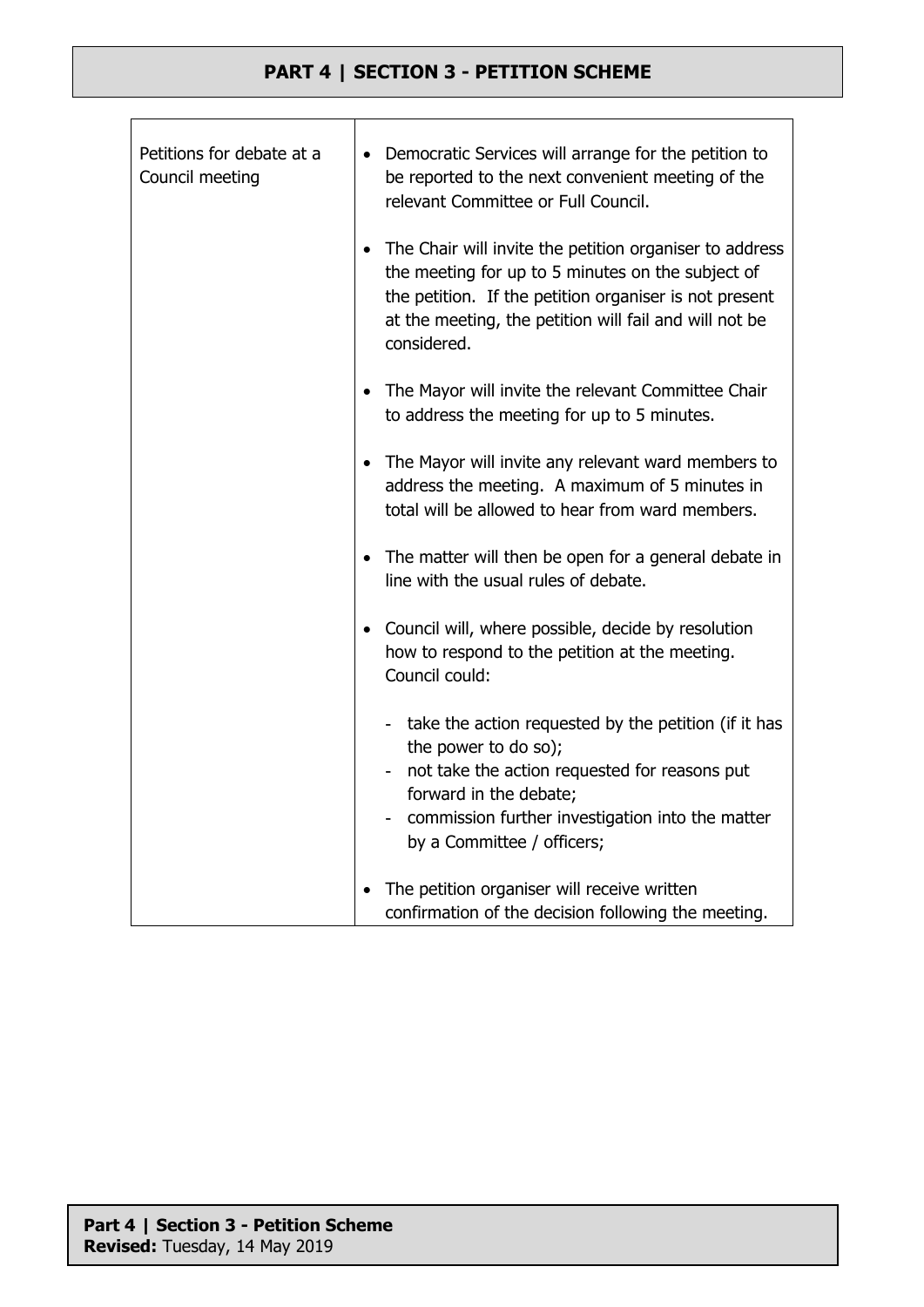| General rules on how<br>petitions will be dealt with<br>at Council or Committee | A maximum of two petitions only will be permitted<br>$\bullet$<br>at any meeting. Only one petition will be permitted<br>if the Head of Law and Democracy receives notice of<br>a deputation under Council Procedure Rule 19. |
|---------------------------------------------------------------------------------|-------------------------------------------------------------------------------------------------------------------------------------------------------------------------------------------------------------------------------|
|                                                                                 | Petitions that do not relate to an item of business<br>already on the agenda will be considered before the<br>normal business of the meeting.                                                                                 |
|                                                                                 | Petitions will be considered in the order they were<br>received by Democratic Services.                                                                                                                                       |
|                                                                                 | A maximum of 45 minutes in total will be allowed for<br>considering petitions at any meeting. Any petitions<br>not dealt with within the time allowed will be<br>deferred to the next available meeting.                      |
|                                                                                 | The Mayor may invite an Officer to set out the<br>$\bullet$<br>process which will be followed at the meeting before<br>inviting the petition organiser to address the<br>meeting as set out above.                            |

### **7. E-petitions**

The Council welcomes e-petitions which are created and submitted through its website <http://moderngov.oadby-wigston.gov.uk/mgepetitionlistdisplay.aspx?bcr=1>

E-petitions must follow the same guidelines as paper petitions. The petition organiser will need to provide the Council with their name, postal address and e-mail address. You will also need to decide how long you would like your petition to be open for signatures. The maximum time that a petition may remain open is six months.

When you create an e-petition, it may take five clear working days before it is published online. This is because the Council has to check that the content of your petition is suitable before it is made available for signature. If the Council feels it cannot publish your petition for some reason, you will be contacted within this time to explain why not. You will be able to change and resubmit your petition if your wish. If you do not do this within ten clear working days, a summary of the petition and the reason why it has not been accepted will be published on the website.

When an e-petition has closed for signature, it will automatically be submitted to Democratic Services. In the same way as a paper petition, you will receive an acknowledgement within ten clear working days. If you would like to present your e-petition to a meeting of the